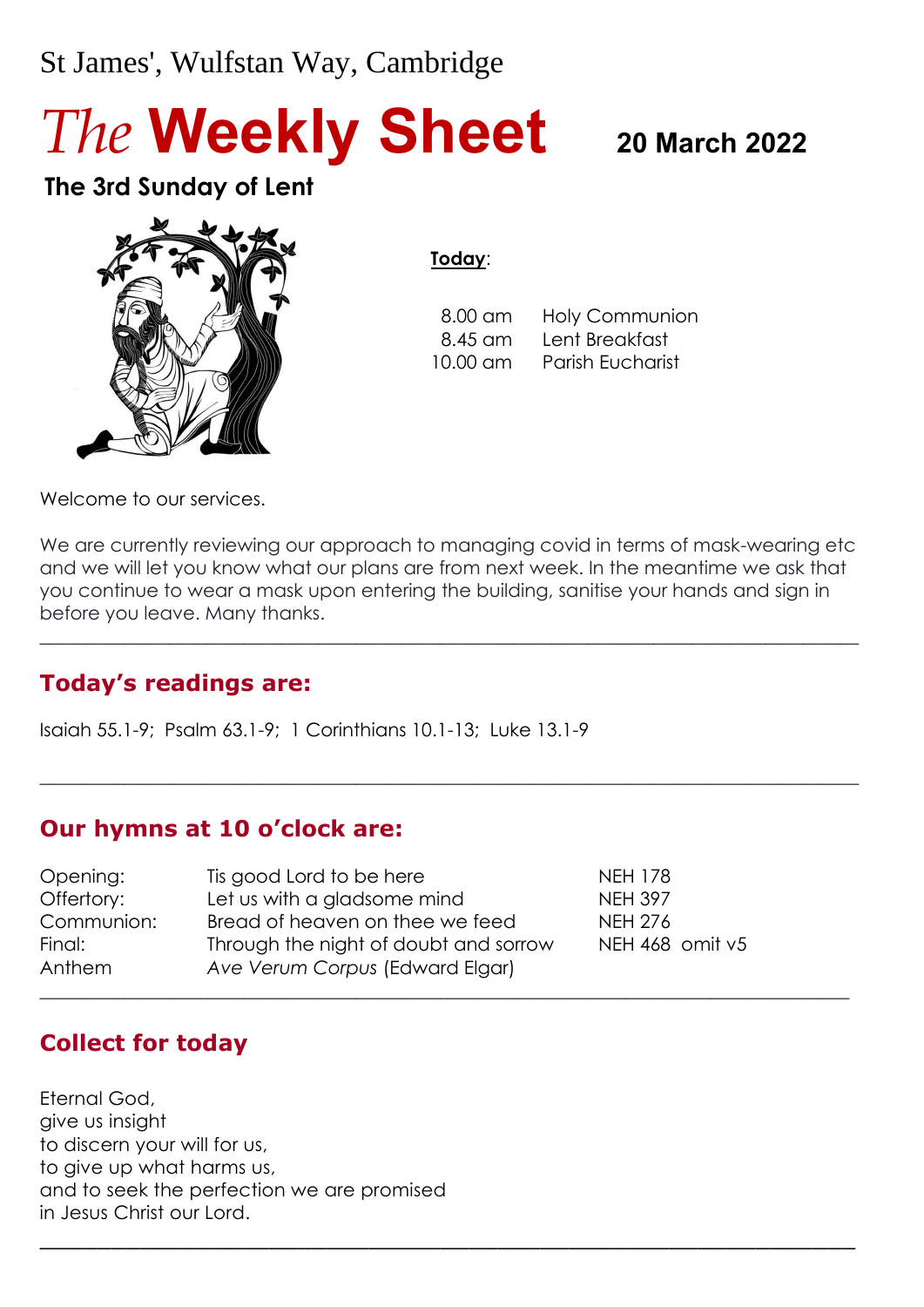# **This week:**

| 9.15 am                 |                                                      |
|-------------------------|------------------------------------------------------|
| $10.00$ am              | Meditation Group in the Study Centre                 |
| Eucharist<br>$10.15$ am |                                                      |
| 7.30 pm                 | Lent Group 3/6, via Zoom. See page 6 for details     |
| 9.15 am                 |                                                      |
|                         | Morning Prayer in Church<br>Morning Prayer in Church |

 $\_$  , and the set of the set of the set of the set of the set of the set of the set of the set of the set of the set of the set of the set of the set of the set of the set of the set of the set of the set of the set of th

 $\_$  , and the set of the set of the set of the set of the set of the set of the set of the set of the set of the set of the set of the set of the set of the set of the set of the set of the set of the set of the set of th

 $\_$  , and the set of the set of the set of the set of the set of the set of the set of the set of the set of the set of the set of the set of the set of the set of the set of the set of the set of the set of the set of th

#### **Dates for your Diary:**

3 April 11.30 am APCM in church

#### **Isaiah 55.1-9**

#### **An Invitation to Abundant Life**

Ho, everyone who thirsts, come to the waters; and you that have no money, come, buy and eat! Come, buy wine and milk without money and without price. Why do you spend your money for that which is not bread, and your labour for that which does not satisfy? Listen carefully to me, and eat what is good, and delight yourselves in rich food. Incline your ear, and come to me; listen, so that you may live. I will make with you an everlasting covenant, my steadfast, sure love for David. See, I made him a witness to the peoples, a leader and commander for the peoples. See, you shall call nations that you do not know, and nations that do not know you shall run to you, because of the LORD your God, the Holy One of Israel, for he has glorified you. Seek the LORD while he may be found, call upon him while he is near; let the wicked forsake their way, and the unrighteous their thoughts; let them return to the LORD, that he may have mercy on them, and to our God, for he will abundantly pardon. For my thoughts are not your thoughts, nor are your ways my ways, says the LORD. For as the heavens are higher than the earth, so are my ways higher than your ways and my thoughts than your thoughts.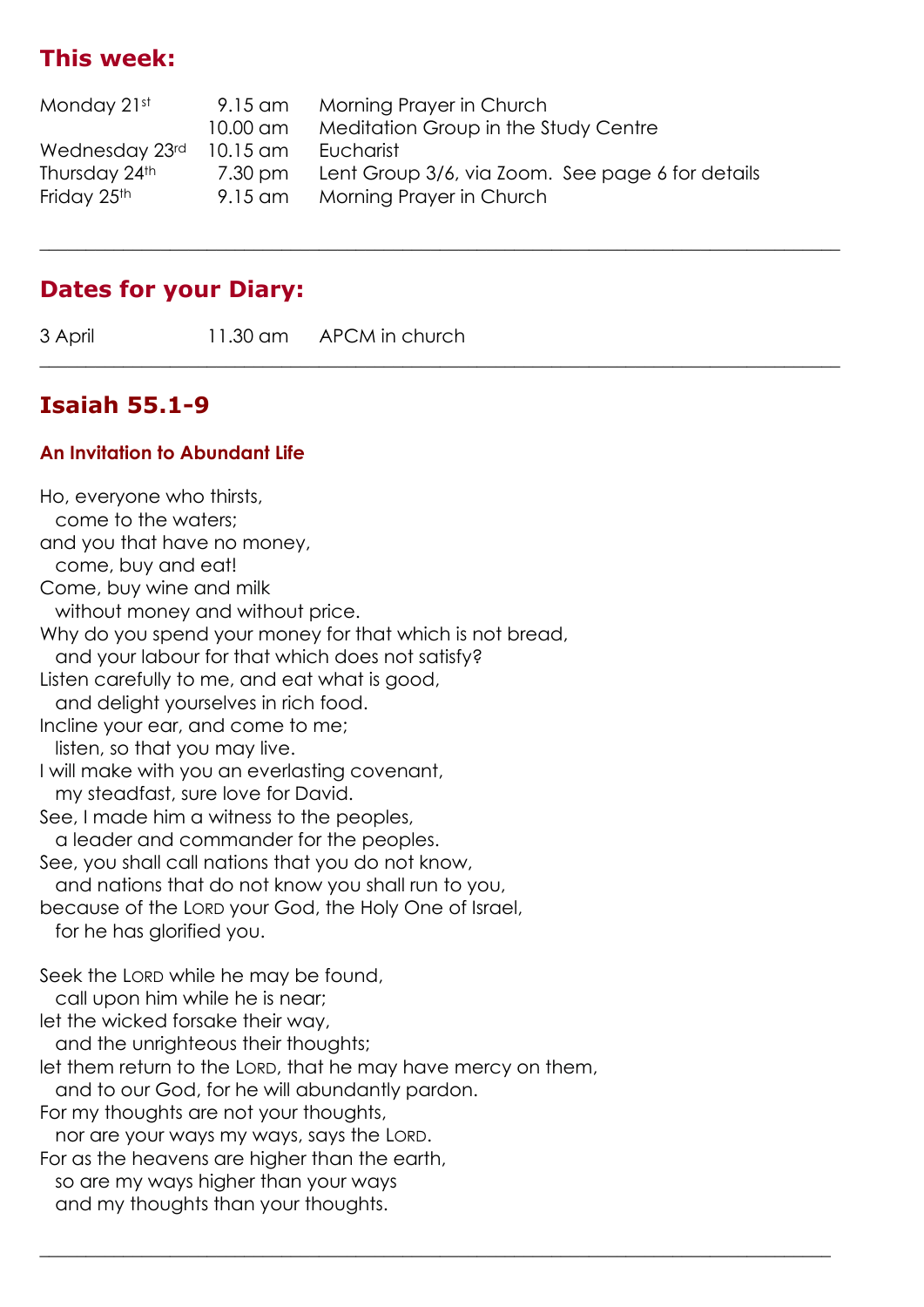#### **Psalm 63.1-9**

O God, you are my God; / eagerly I / seek you; my / soul is a/thirst for / you. My flesh / also / faints for you, as in a dry and thirsty / land where there / is no / water. So would I gaze upon you in your / holy / place, that I might behold your / power / and your / glory. Your loving-kindness is better than / life it/self and / so my / lips shall / praise you. I will bless you as / long as I / live and lift up my / hands / in your / name. My soul shall be satisfied, as with / marrow and / fatness, and my mouth shall / praise you with / joyful / lips, When I remember you up/on my / bed and meditate on you in the / watches / of the / night. For you have / been my / helper and under the shadow of your / wings will / I re/joice. My / soul / clings to you; your / right hand shall / hold me / fast.

#### **1 Corinthians 10.1-13**

#### **Warnings from Israel's History**

I do not want you to be unaware, brothers and sisters, that our ancestors were all under the cloud, and all passed through the sea, and all were baptized into Moses in the cloud and in the sea, and all ate the same spiritual food, and all drank the same spiritual drink. For they drank from the spiritual rock that followed them, and the rock was Christ. Nevertheless, God was not pleased with most of them, and they were struck down in the wilderness.

\_\_\_\_\_\_\_\_\_\_\_\_\_\_\_\_\_\_\_\_\_\_\_\_\_\_\_\_\_\_\_\_\_\_\_\_\_\_\_\_\_\_\_\_\_\_\_\_\_\_\_\_\_\_\_\_\_

Now these things occurred as examples for us, so that we might not desire evil as they did. Do not become idolaters as some of them did; as it is written, 'The people sat down to eat and drink, and they rose up to play.' We must not indulge in sexual immorality as some of them did, and twenty-three thousand fell in a single day. We must not put Christ to the test, as some of them did, and were destroyed by serpents. And do not complain as some of them did, and were destroyed by the destroyer. These things happened to them to serve as an example, and they were written down to instruct us, on whom the ends of the ages have come. So if you think you are standing, watch out that you do not fall. No testing has overtaken you that is not common to everyone. God is faithful, and he will not let you be tested beyond your strength, but with the testing he will also provide the way out so that you may be able to endure it.

#### **Luke 13.1-9**

#### **Repent or Perish**

At that very time there were some present who told him about the Galileans whose blood Pilate had mingled with their sacrifices. He asked them, 'Do you think that because these

\_\_\_\_\_\_\_\_\_\_\_\_\_\_\_\_\_\_\_\_\_\_\_\_\_\_\_\_\_\_\_\_\_\_\_\_\_\_\_\_\_\_\_\_\_\_\_\_\_\_\_\_\_\_\_\_\_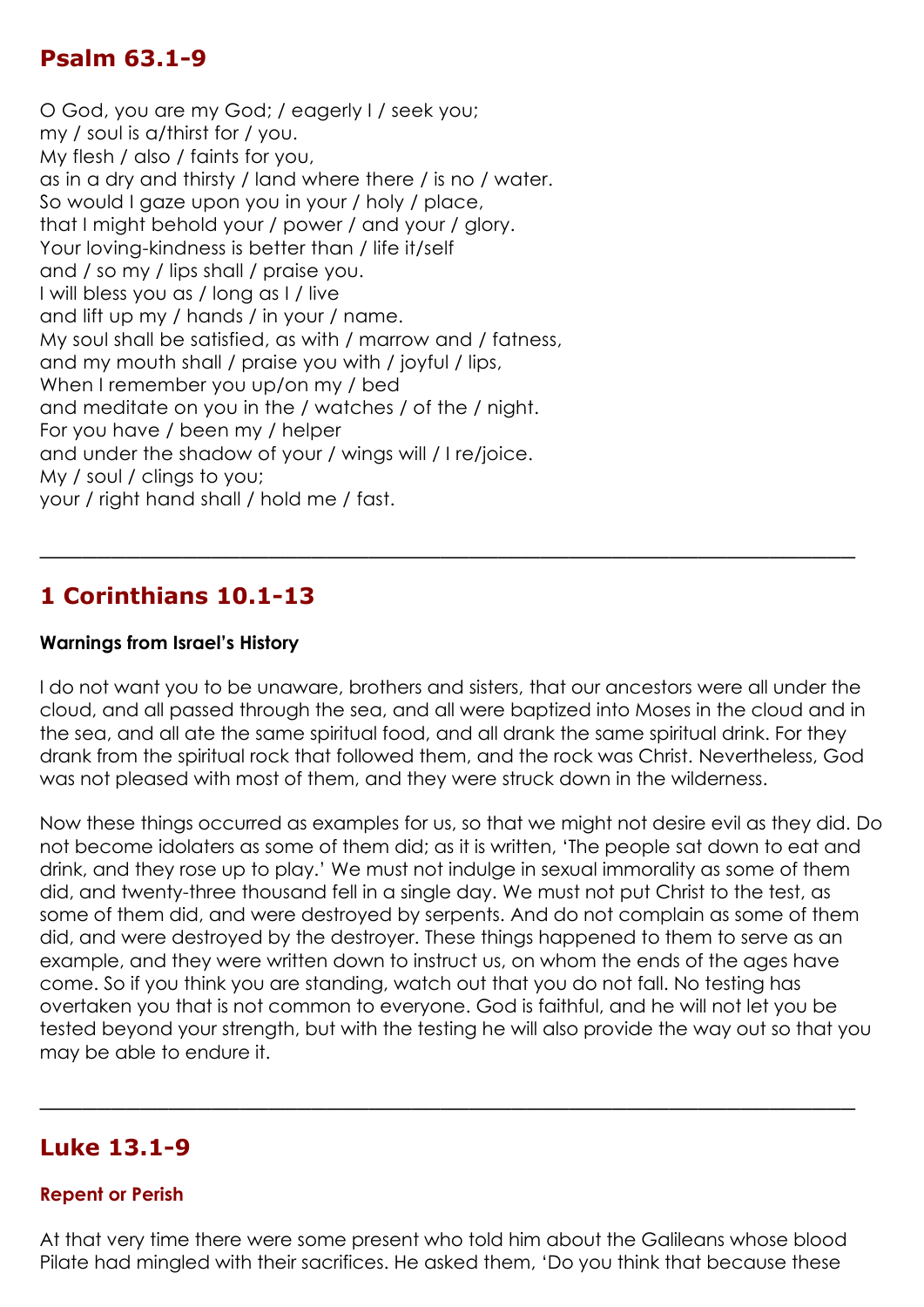Galileans suffered in this way they were worse sinners than all other Galileans? No, I tell you; but unless you repent, you will all perish as they did. Or those eighteen who were killed when the tower of Siloam fell on them—do you think that they were worse offenders than all the others living in Jerusalem? No, I tell you; but unless you repent, you will all perish just as they did.'

#### **The Parable of the Barren Fig Tree**

Then he told this parable: 'A man had a fig tree planted in his vineyard; and he came looking for fruit on it and found none. So he said to the gardener, "See here! For three years I have come looking for fruit on this fig tree, and still I find none. Cut it down! Why should it be wasting the soil?" He replied, "Sir, let it alone for one more year, until I dig round it and put manure on it. If it bears fruit next year, well and good; but if not, you can cut it down." '

# **Readings for next Sunday, 27 March 2022 (Mothering Sunday)**

\_\_\_\_\_\_\_\_\_\_\_\_\_\_\_\_\_\_\_\_\_\_\_\_\_\_\_\_\_\_\_\_\_\_\_\_\_\_\_\_\_\_\_\_\_\_\_\_\_\_\_\_\_\_\_

Exodus 2.1-10; Psalm 34.11-20; 2 Corinthians 1.3-7; Luke 2.33-35

**Welcome to Elizabeth Baker** who joins us on placement. Elizabeth is currently a minister in training at ERMC.

\_\_\_\_\_\_\_\_\_\_\_\_\_\_\_\_\_\_\_\_\_\_\_\_\_\_\_\_\_\_\_\_\_\_\_\_\_\_\_\_\_\_\_\_\_\_\_\_\_\_\_\_\_\_\_\_\_

Lent Breakfasts. We are holding Lent breakfasts every Sunday during Lent up until 3 April (but not Palm Sunday). There is no charge although a suggested donation of £3 towards the work of Traidcraft would be very welcome. To help with numbers please sign the list on the noticeboard. Offers to set up and prepare the breakfast and to assist with clearing away are also requested please. All are welcome.

**Confirmation group for children**. For any families interested in confirmation we are meeting today and on 27 March after the 10 o'clock service - please speak to Steve. Any adults who may be interested, please also speak to Steve.

**Mothering Sunday**. Jacqui Worster will be coordinating putting posies together for next Sunday. If you can offer help with making the posies, or by donating flowers, please contact Jacqui, 07513 327749 or at jsw42@cam.ac.uk

**APCM:** Our APCM meeting will be held on Sunday 3 April at 11.30 am in church. We have churchwarden and PCC vacancies. Could you fill one of these positions? If you think you might be interested, please speak to Steve. Thank you to those who have submitted an **APCM report** to the office.

**Palm Sunday** (10 April). We are looking for readers for the dramatic passion narrative. Contact Steve if you are interested. Thank you.

**Flower Workshop,** Easter Saturday afternoon (16 April), 2 – 4 pm. Jacqui Worster is looking for donations of flowers/greenery. The colour theme will be yellows, cream, white, green, with tulips if the daffodils have finished. Contact Jacqui please if you can help. 07513 327749 or at [jsw42@cam.ac.uk](mailto:jsw42@cam.ac.uk) Thank you.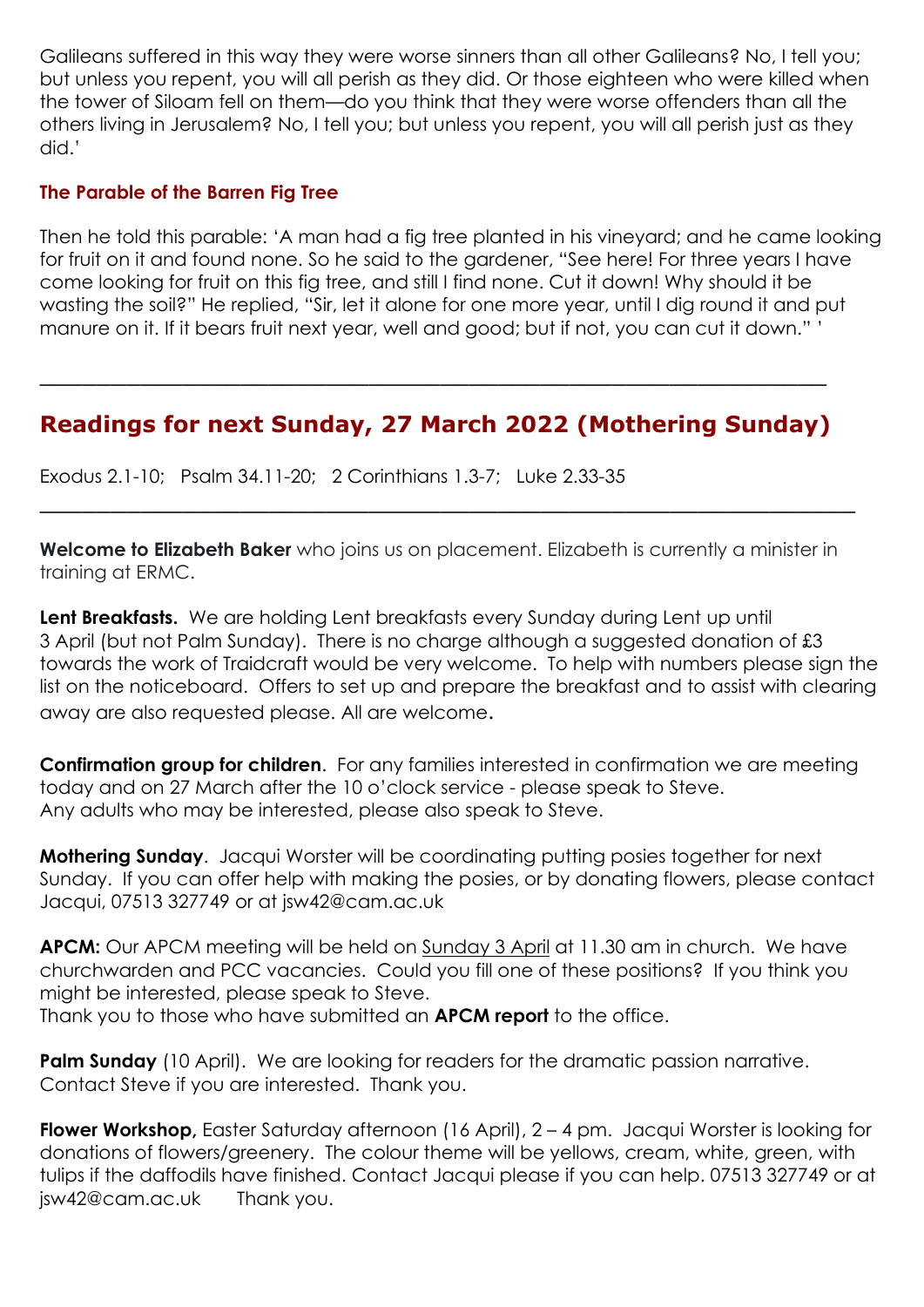We would very much like to regularly offer **tea and coffee after our 10 o'clock services**, starting as soon as possible, and are looking for more volunteers. Rosemary Monk has offered to put the rota together. If you can help, please contact her on (01223) 246421 or [rem66@btinternet.com](mailto:rem66@btinternet.com) Thank you.

**Grass Cutting Rota.** Stanley Wilson is about to draw up the church grass cutting rota. We are now very short on numbers (only 3) and really need more people to come forward please. If you feel you can help, please contact Stanley via [sue@wilsontudorhouse.plus.com](mailto:sue@wilsontudorhouse.plus.com) Thank you.

**Cambridge Half Marathon.** Steve was due to run the half marathon recently but due to a back injury had to withdraw. However, Steve is registered to run the Milton Keynes half marathon on Monday 2nd May, so all your donations will not have been in vain! Thank you for all your support. You can still donate via his JustGiving page at https://www.justgiving.com/crowdfunding/steven-rothwell

**Caroline will be working in the office** on Wednesday and Thursday morning this week and working from home on Monday morning.

 $\_$  , and the set of the set of the set of the set of the set of the set of the set of the set of the set of the set of the set of the set of the set of the set of the set of the set of the set of the set of the set of th

The **Food Hub** is open again regularly on Saturdays, 10.30 – 12 noon.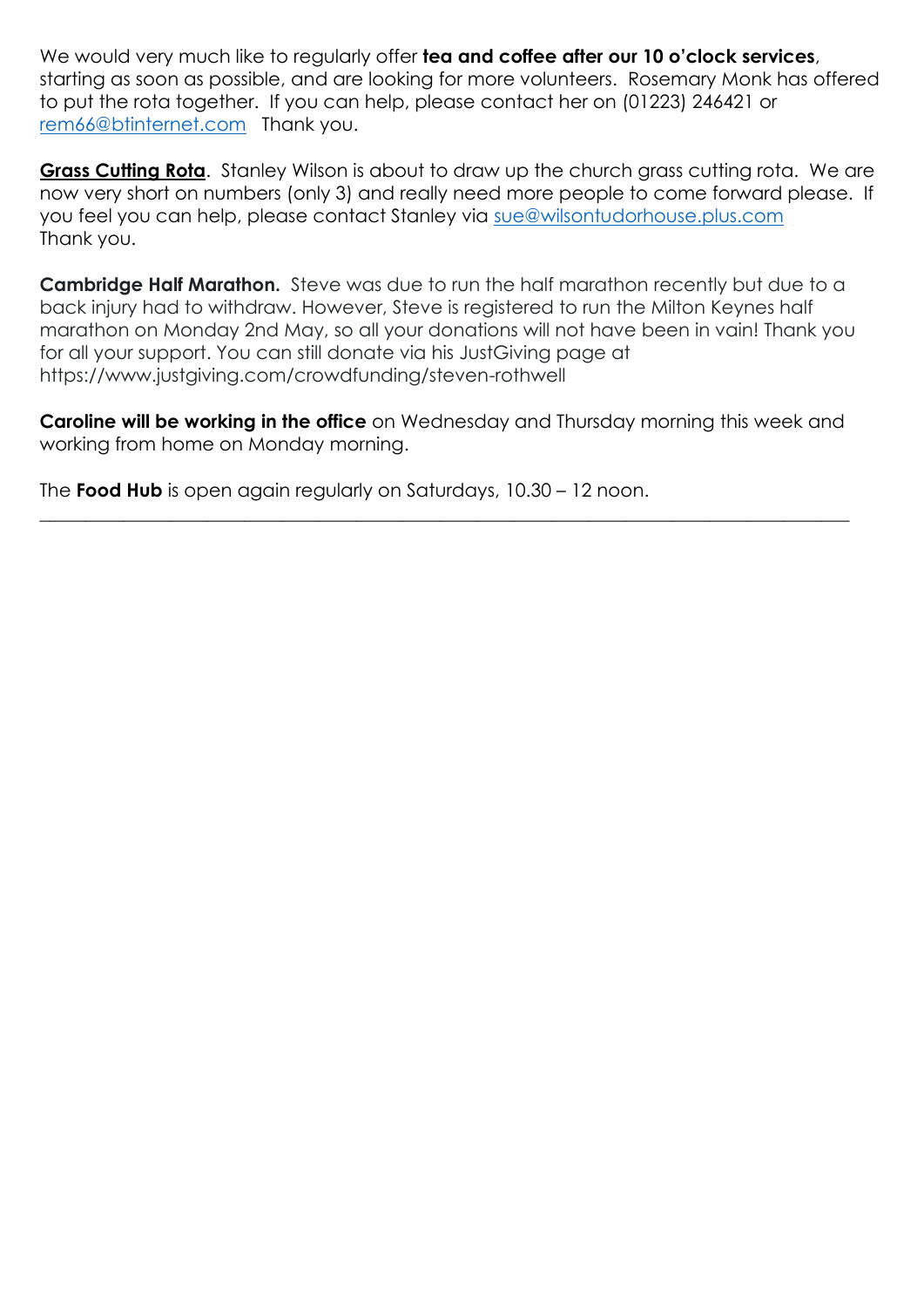

"What is justice? It's a question we encounter everywhere in life and that over the last years has increasingly demanded an answer.

In the Archbishop of Canterbury's Lent Book for 2022, Isabelle Hamley invites us on an exhilarating journey through Scripture to discover how we , as churches, communities and individual Christians, can seek and practice justice even when enmeshed in such a fractured world. Full of practical encouragement, *Embracing Justice* brilliantly weaves together biblical texts, diverse voices, contemporary stories, and personal and group meditations to reveal liberating and imaginative ways in which we may grow in discipleship—and more fully reflect the justice, mercy and compassion of Christ in our lives."

*Embracing Justice* is available to purchase from bookshops as well as on-line (Amazon) etc. It is not essential to have a copy of the book but you may enjoy reading it as we go through the sessions.

We will meet on Zoom on the following evenings at 7.30 pm: Thurs 10th, Wed 16th, Thurs 24th, Wed 30th March, Wed 6th and Wed 13th April

Zoom link for each session: [https://us02web.zoom.us/j/88929930333?](https://us02web.zoom.us/j/88929930333) pwd=V015OTZOeFVhQXgzcGZ2SnJIdlpxQT09

Meeting ID: 889 2993 0333 Passcode: 714764

**Our session on 24 March will look at Leviticus 25.1-28**